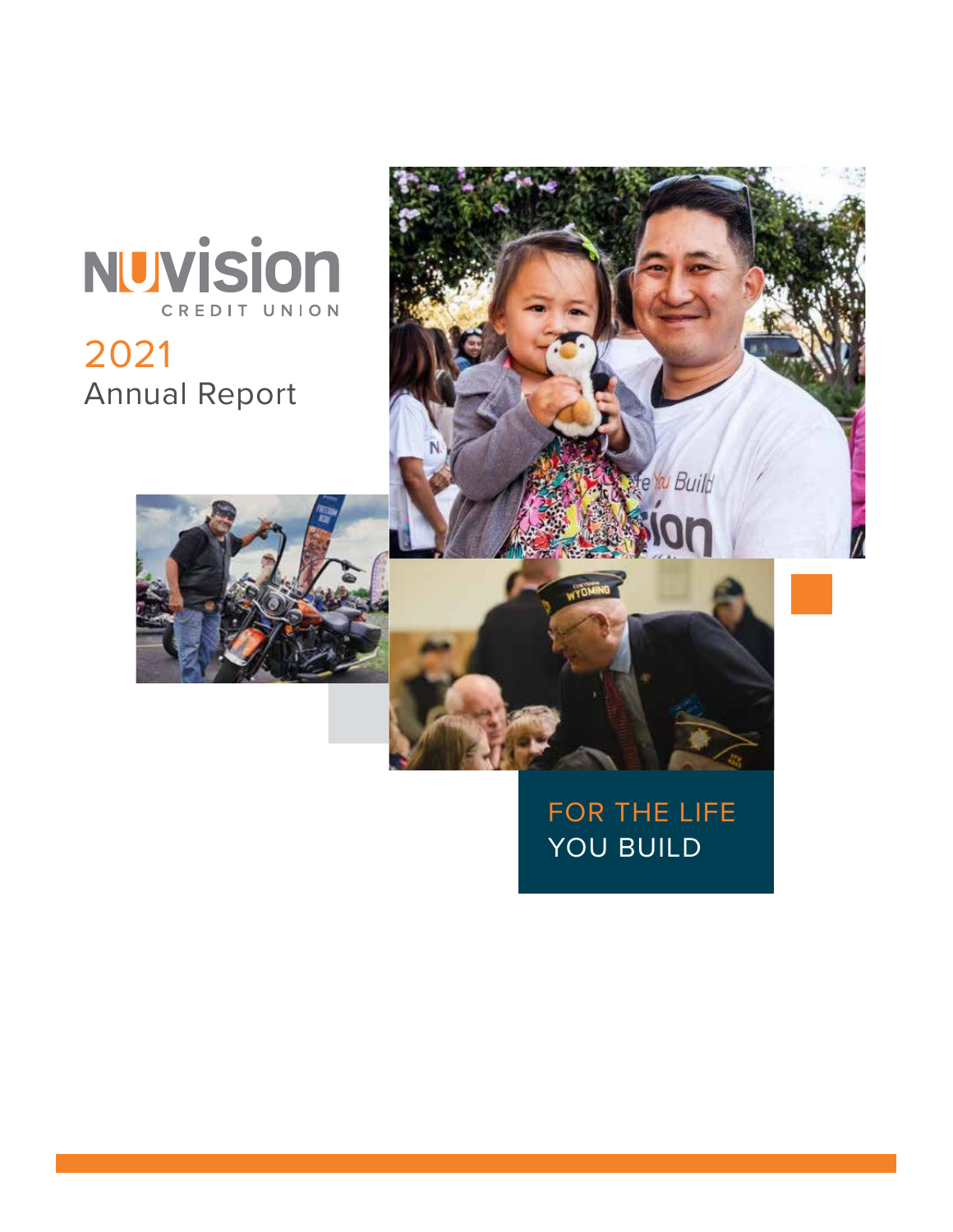



#### – **"** –

**When it comes to financial services, I know that you have many options. Reflecting on that fact makes me even more grateful that you choose to do business with us and be a part of the Nuvision family.**

– **"** – **ROGER BALLARD**

# The partner you need for the life you build.

Nuvision Credit Union was committed to making a positive difference during a difficult resurgence of the pandemic in 2021. Helping build lives for our members, team members and communities is our purpose. Helping our members with their banking needs, providing support and resources for our team members, and caring for those who make our communities a safe, friendly place to call home is what we do every day and what we believe makes Nuvision Credit Union different. And better.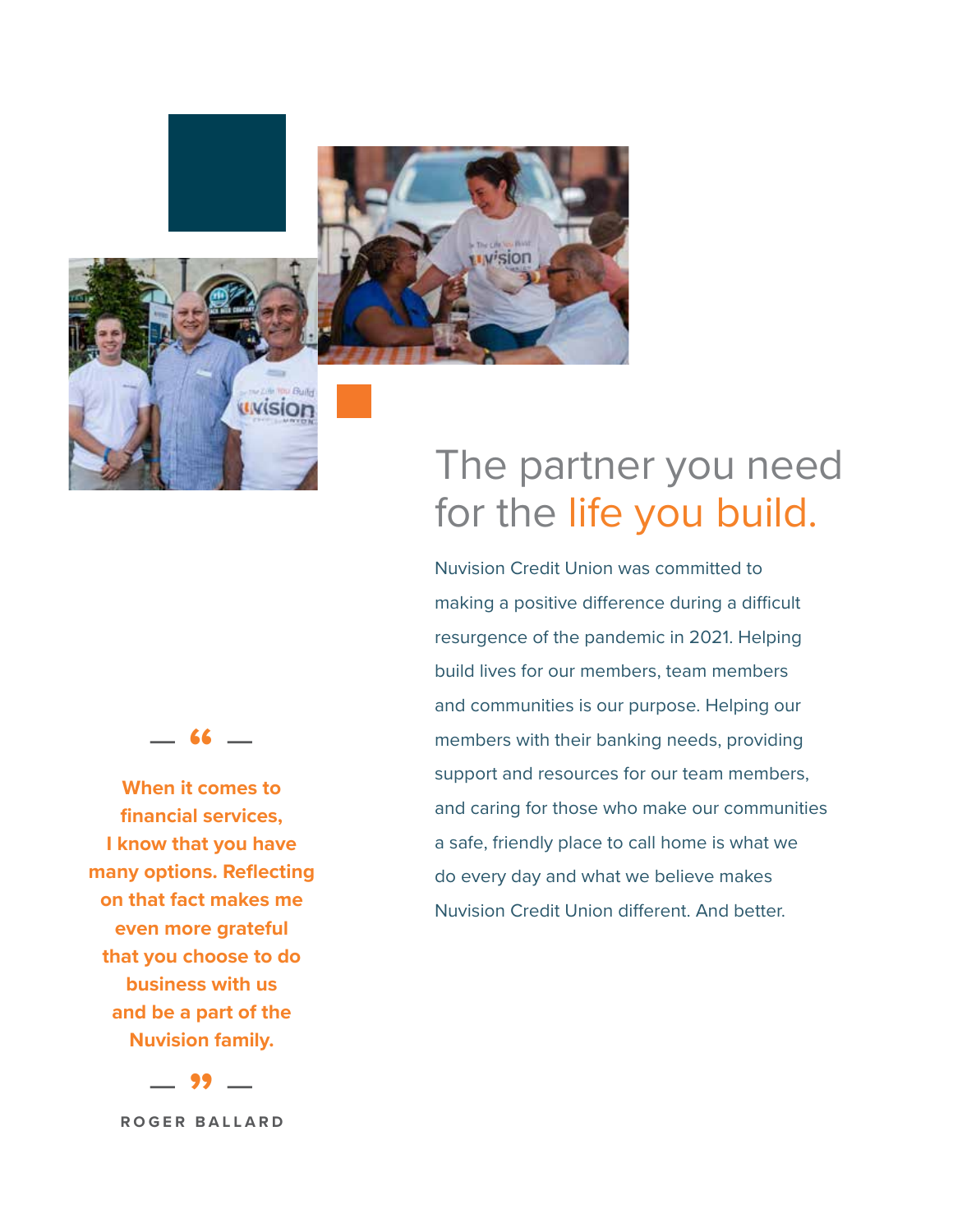## Member Message

Even though 2021 was as disruptive as 2020, Nuvision was focused on improving the credit union for the hard-working members we serve. We improved our digital banking experiences as more members change their banking habits from in-person to remote. We invested in enhancing our product offerings for 1st time auto buyers as well as introducing a special HELOC intro rate program. We came together as one unified team under one brand name in all markets. These were all important milestones and improvements that made Nuvision a better banking experience for our members. We continued to be concerned about the



Michael Donohue Chairman



health, safety and well-being of our team, making sure they were positively engaged in the changed work environment. New improvements to our technologies enabled us to continue to work in secure, remote environments, while still effectively serving our members.

We don't know what the next year will bring. Uncertainty will remain. Business will still be shaking off the debris of the pandemic and lockdowns. But we are committed to helping our members build their lives, to supporting the communities we do business in, and to create a safe and rewarding work environment for our teams. That is our purpose. That is why we exist.



Roger Ballard CEO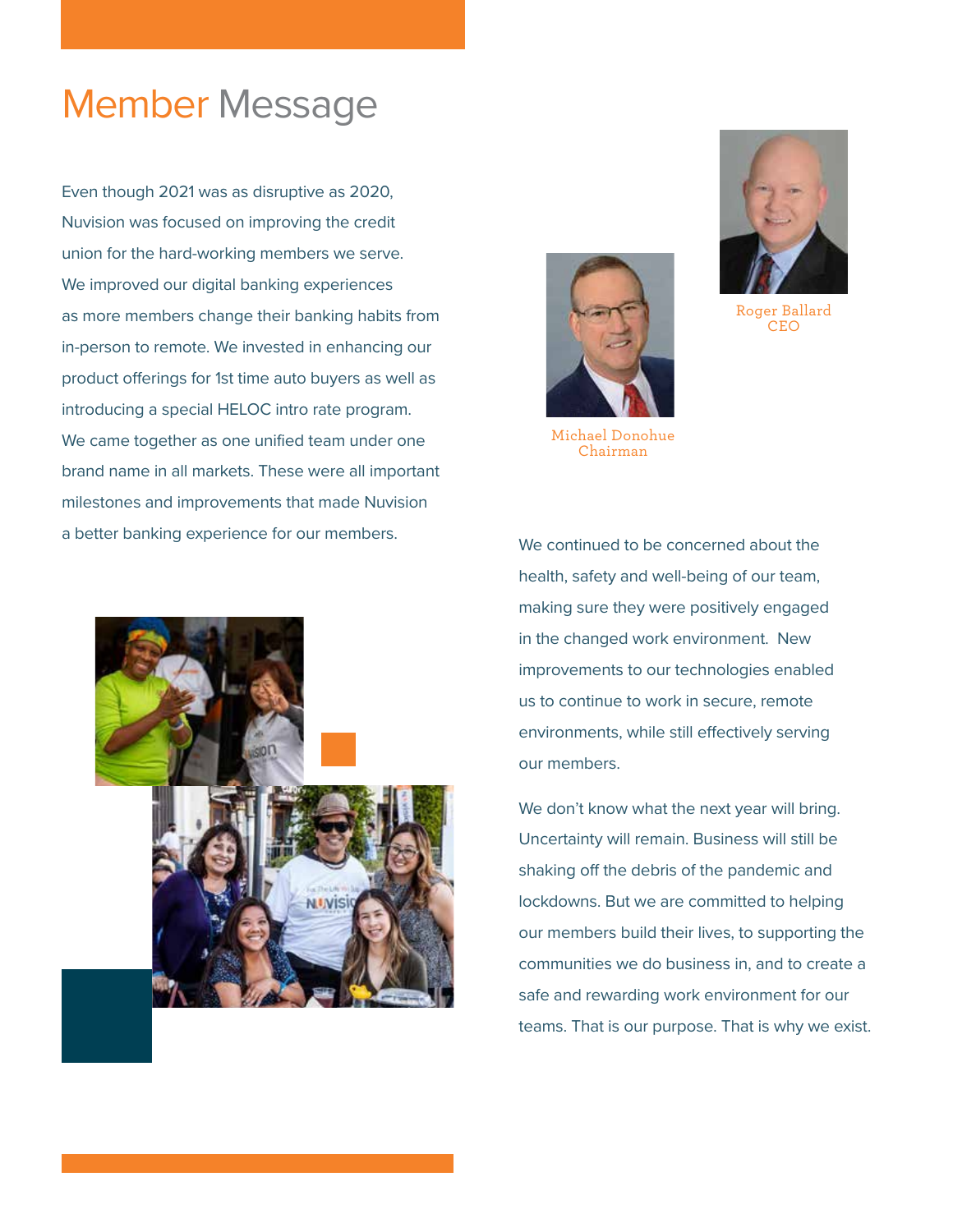# 2021 Member Experience Improvements –  $\frac{1}{2}$

- **A** new online deposit account **opening** and onboarding experience that is fast and easy to use.
- **New Online Loan Application** allows members to easily see and accept their loan pre-approvals and to apply for new loans.
- **Online Chat functionality for all** members through online banking.
- **Wires** enabled all members to wire funds between institutions through online banking.
- **New Product Enhancements** - 1st time auto buyer
	- HELOC Intro Rate
	- Mortgage Refi NOW



**It's because we value your membership that we are constantly creating programs designed to help you succeed.**



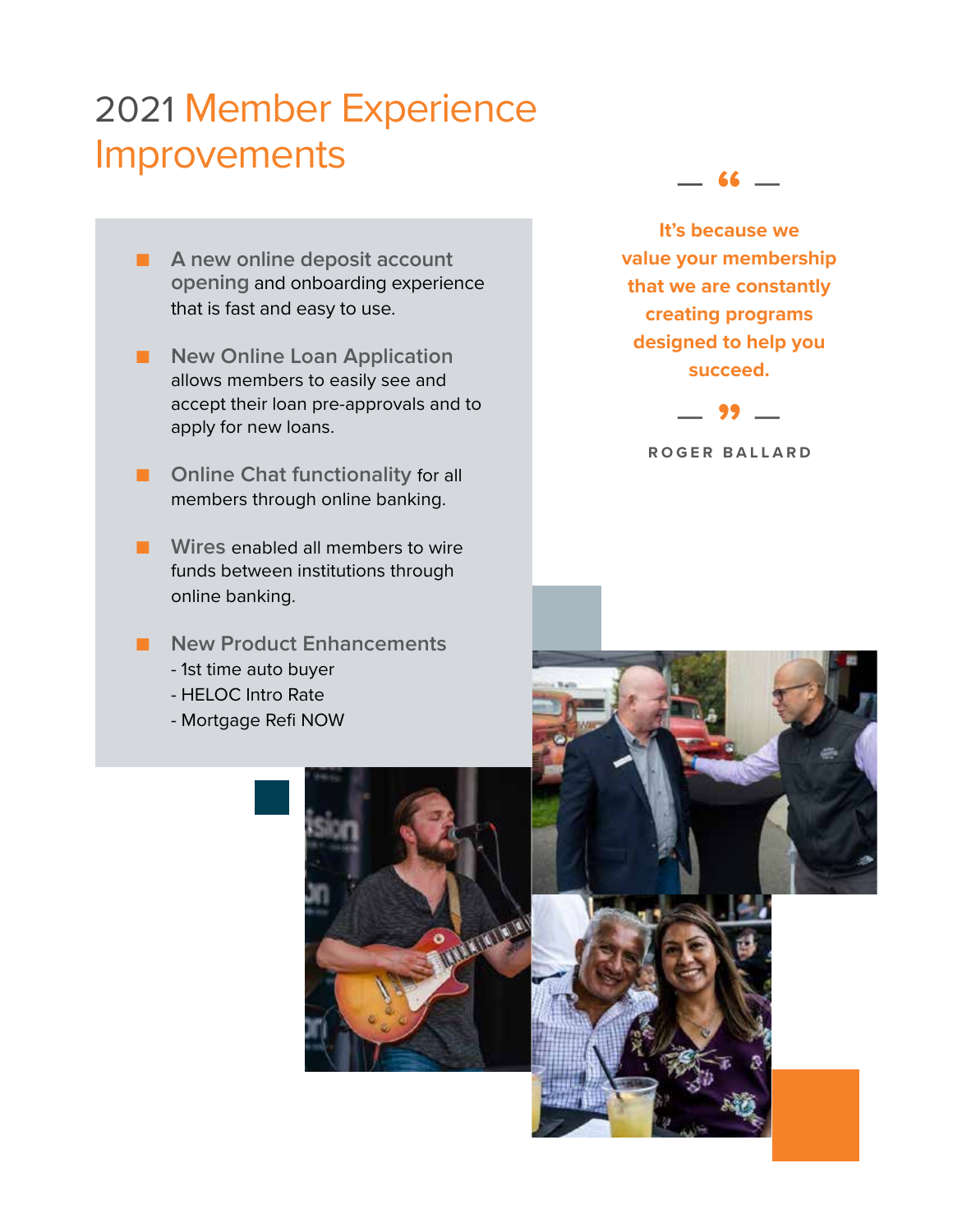## 2021 Reports



#### Treasurer



### Supervisory **Committee**

Doug Haigh

The Supervisory Committee evaluates the soundness of Nuvision Credit Union's operations and activities, ensuring that management implements sound internal controls and maintains practices and procedures that adhere to standard accounting principles.

The Committee meets regularly to review and discuss internal controls as well as auditing matters.

RSM US LLP, Nuvision's independent auditor, performs an annual financial audit and issues certified financial statements as they relate to the overall financial condition of Nuvision Credit Union.

We are pleased to share our conclusion that Nuvision Credit Union has adequate financial controls and is financially sound.





Steve Vogeding

It is my pleasure to present to the membership Nuvision Credit Union's Treasurer's report. Financial highlights as of December 31, 2021:

- Assets grew to more than \$2.8 billion
- Total loans increased by almost 4.0% to \$2.1 billion
- Member shares increased by 7.1% to \$2.4 billion

We also have a very strong capital position that will allow Nuvision to operate safely during periods of economic disruption such as recession and inflation, as well as disruption caused by unexpected events such as pandemics and natural disasters.

We will continue finding opportunities to invest resources in the products and services needed by you, our members. In addition, as the market leads us, we will invest in innovative solutions to serve you best.

Our purpose is to create the best banking relationships with our members based on shared values and true collaboration.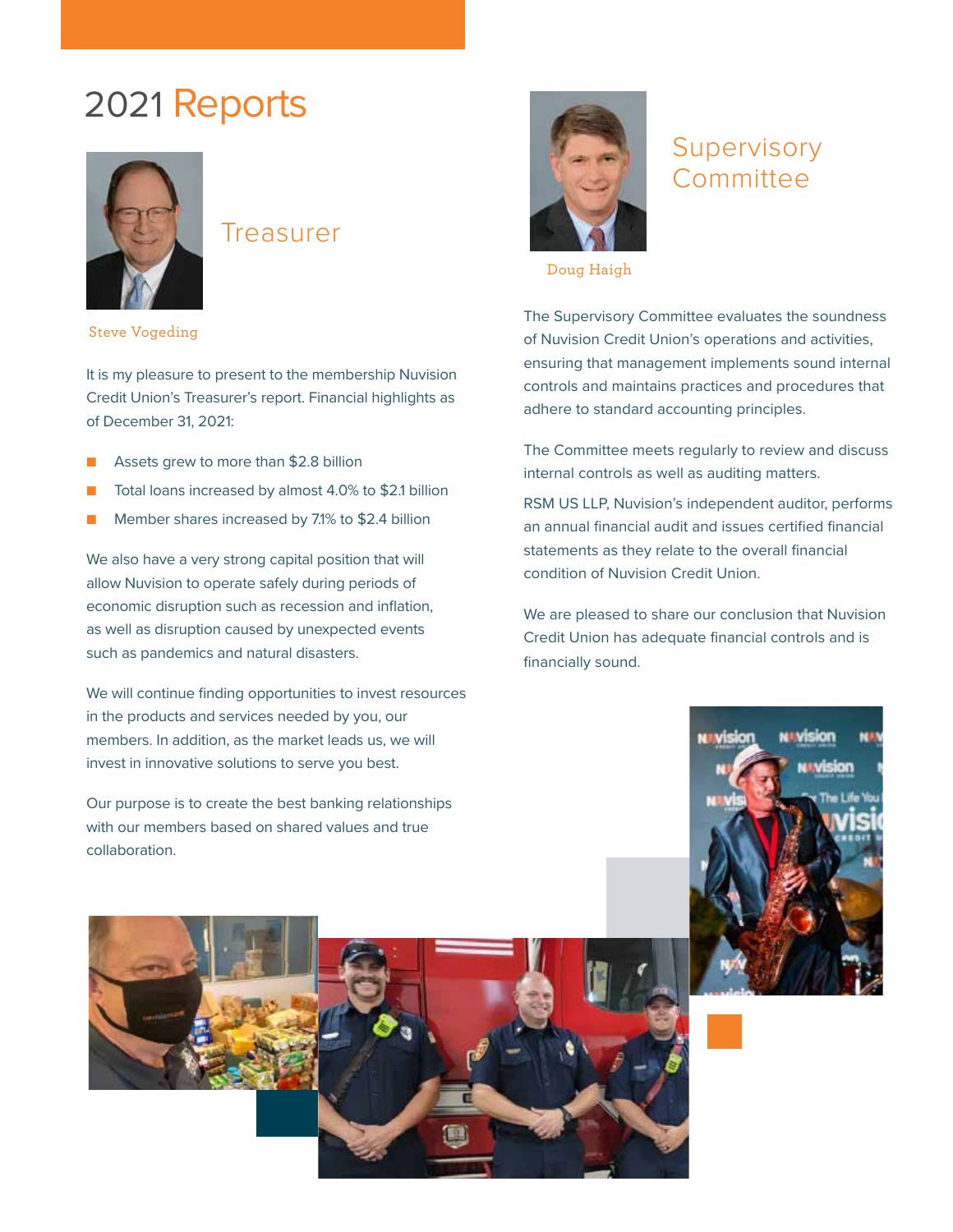### **Financials** Consolidated Statement of Financial Condition

| Assets                                                      | 12/31/2021                 | 12/31/2020      |
|-------------------------------------------------------------|----------------------------|-----------------|
|                                                             | \$217,434,936              | \$279,711,310   |
| Investments:                                                |                            |                 |
|                                                             | 356,272,949                | 205,399,599     |
|                                                             | 30,215,253                 | 26,348,755      |
|                                                             |                            |                 |
|                                                             | 17,983,096                 | 15,990,669      |
|                                                             | 2,101,008,674              | 2,020,337,801   |
|                                                             | 3,546,510                  | 8,725,362       |
|                                                             | 6,928,146                  | 7,691,769       |
|                                                             | 18,443,622                 | 20,100,997      |
| National Credit Union Share Insurance Fund (NCUSIF) deposit | 22,412,502                 | 20,475,617      |
|                                                             | 6,449,017                  | 7,815,788       |
|                                                             | 34,699,175                 | 33,764,066      |
|                                                             | \$2,815,393,880            | \$2,646,361,733 |
| Liabilities And Members' Equity                             |                            |                 |
| Liabilities:                                                |                            |                 |
|                                                             | \$2,462,218,149            | \$2,298,276,990 |
|                                                             | 17,193,424                 | 37,201,833      |
|                                                             | 25,666,013                 | 25,689,090      |
|                                                             | 2,505,077,586              | 2,361,167,913   |
| Commitments and contingencies<br>Members' Equity:           |                            |                 |
|                                                             |                            | 168,615,189     |
|                                                             | 194,957,477<br>118,491,124 | 116,236,688     |
|                                                             |                            |                 |
|                                                             | (3, 132, 307)              | 341,943         |
|                                                             | 310,316,294                | 285,193,820     |
|                                                             | \$2,815,393,880            | \$2,646,361,733 |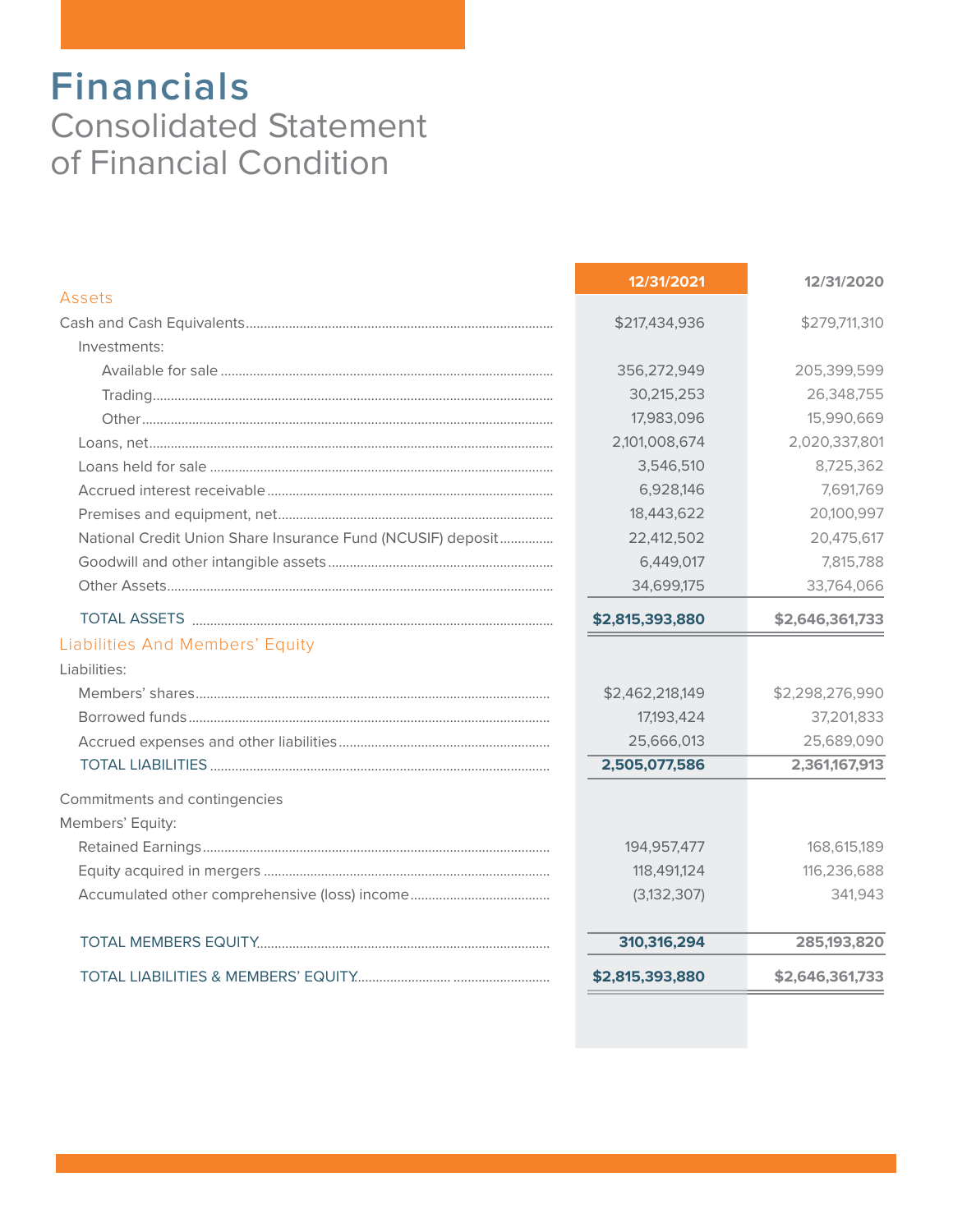## **Financials** Consolidated Statement of Income

|                                                     | 12/31/2021   | 12/31/2020   |
|-----------------------------------------------------|--------------|--------------|
| Interest income:                                    |              |              |
|                                                     | \$91,551,025 | \$94,296,404 |
|                                                     | 4,508,440    | 4,491,636    |
|                                                     | 96,059,465   | 98,788,040   |
| Interest expense:                                   |              |              |
|                                                     | 10,401,219   | 15,135,247   |
|                                                     | 730,287      | 1,075,445    |
|                                                     | 11,131,506   | 16,210,692   |
|                                                     | 84,927,959   | 82,577,348   |
|                                                     | 1,322,588    | 10,607,211   |
| Net interest income after provision for loan losses | 83,605,371   | 71,970,137   |
| Noninterest income:                                 |              |              |
|                                                     | 5,367,801    | 5,103,307    |
|                                                     | 9,485,660    | 8,215,930    |
|                                                     | 5,396,099    | 5,706,745    |
|                                                     | 2,396,395    | 2,664,222    |
|                                                     | 7,619,670    | 5,699,688    |
|                                                     | 30,265,625   | 27,389,892   |
| Noninterest expense:                                |              |              |
|                                                     | 48,060,141   | 48,406,257   |
|                                                     | 34,042,592   | 31,191,323   |
|                                                     | 5,425,975    | 5,923,037    |
|                                                     | 87,528,708   | 85,520,617   |
|                                                     | \$26,342,288 | \$13,839,412 |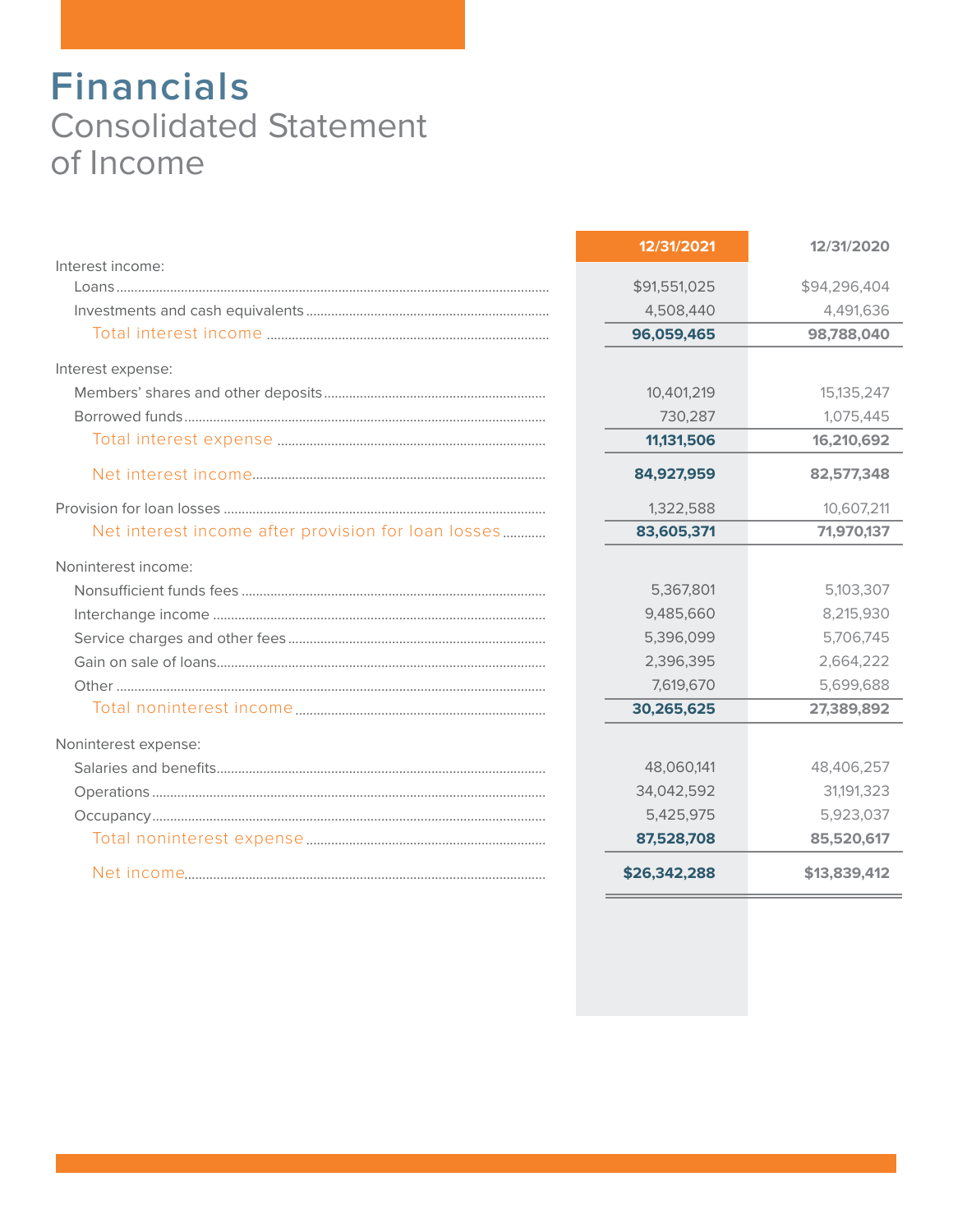



wision

# Deepening partnerships. Unifying a brand.

**NUVISION** 

Operating as one Nuvision brand in all markets has always been part of our strategic vision. When we finalized recent mergers — Greater Wyoming, Unified Peoples, and First Cheyenne — the name was changed to Nuvision on the first day of operations. When we completed our Denali merger, we decided to retain the Denali name for the first three years to help our members in Alaska become comfortable with a merger from the lower forty-eight. Our Alaska members have a deep sense of pride and emotional connection to their state, and we wanted to better understand their needs before changing the brand name. We took to heart Alaska's culture and spirit in how we rebranded our branches to the Nuvision brand. Many benefits of the Nuvision brand have been introduced and our community initiatives have supported veterans, local businesses, hospitals, children's organizations, financial literacy and more. Alaska members have also received the benefits of our Added Advantage program through giveaways, lower rates and special offers as well as our member celebrations.

Coming together as one team will empower us to continued success, growth and to be stronger behind our promise to our members to help them with the life they build.

– **"** –

**Today, we are unified as one great credit union in five Western states – Alaska, Wyoming, Washington, California and Arizona. From the start, our focus has been clear: help members and communities we serve to build better lives.**

– **"** – **ROGER BALLARD**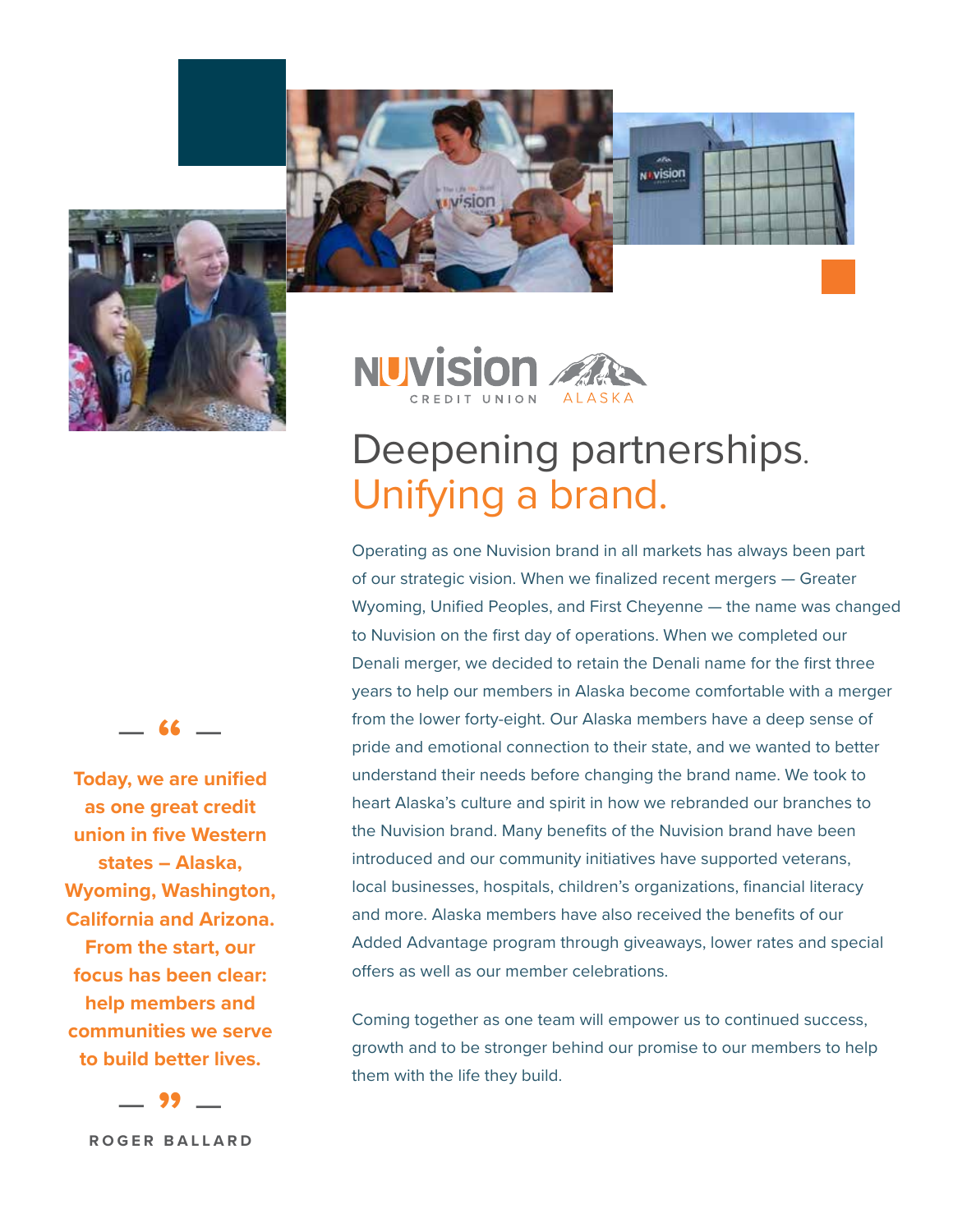### 2021 Member Celebration

#### **We exist for our members.**

We offer them the financial products that address their needs, wants, and their futures. We celebrate this special relationship with events in all the communities we do business in.





CA Member Celebration held at Solita's Restaurant/ Bella Terra Plaza

AK Member Celebration held at Alaska Aviation Museum

### 2021 MEMBER APPRECIATION EVENTS



AK Member Celebration held at Alaska Aviation Museum





WY Member Celebration held at Cheyenne Depot Museum Plaza (above and left)

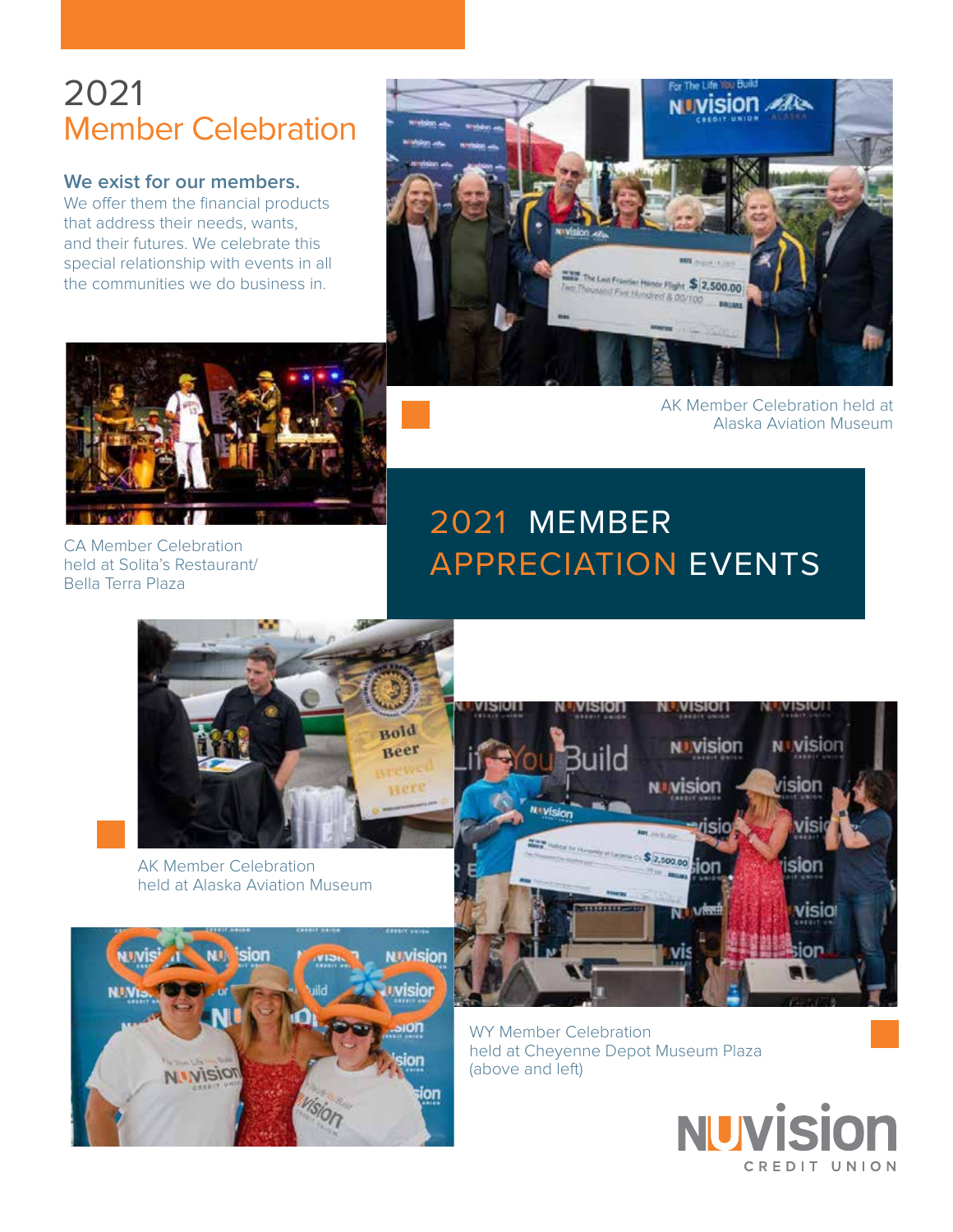## Supporting the community | The 3 Pillars of Support

Our ongoing NuvisionCares initiative invested over \$200,000 in programs to strengthen our communities during 2021. These programs were made possible through the support of our members, team members and neighbors. We identified 3 areas of focus that align with our purpose of building lives and supporting communities in these challenging times.

#### Teaching Financial Responsibility

Children are the future of our communities and there is no greater gift we can give than helping them be financially literate.

#### **We hosted virtual financial literacy webinars** for members in all markets including a money management master class in budgeting and savings.

**Our Annual Essay Challenge:** We offered seven \$5k college scholarships to students in Alaska and California. Nearly 100 students participated in the contest and submitted their essays. Nuvision is proud to help the next generation of adults prepare for financial responsibility and success.

**Honoring Financial Literacy Heroes** for their support in helping young adults to be better prepared for a brighter financial future.

#### Support for Front Line Responders and Veterans

We wanted to continue to do our part to help those front line responders – medical, police, fire, and more – by providing them meals and a moment of reflection and appreciation.

**September 11 Remembrance Ceremony** honored our first responders on the 20th year anniversary of 9/11.

#### Supporting People in Need

We are judged by how we treat those with less, and Nuvision thinks the strength of a community is measured in how well it provides for those in need.

**Shalimar Relief Fund** fed 120 families in California

**Children's Lunchbox Effort** helped local families in Anchorage

OUR VETS are very important to us. We arranged events and programs to thank them for their service.

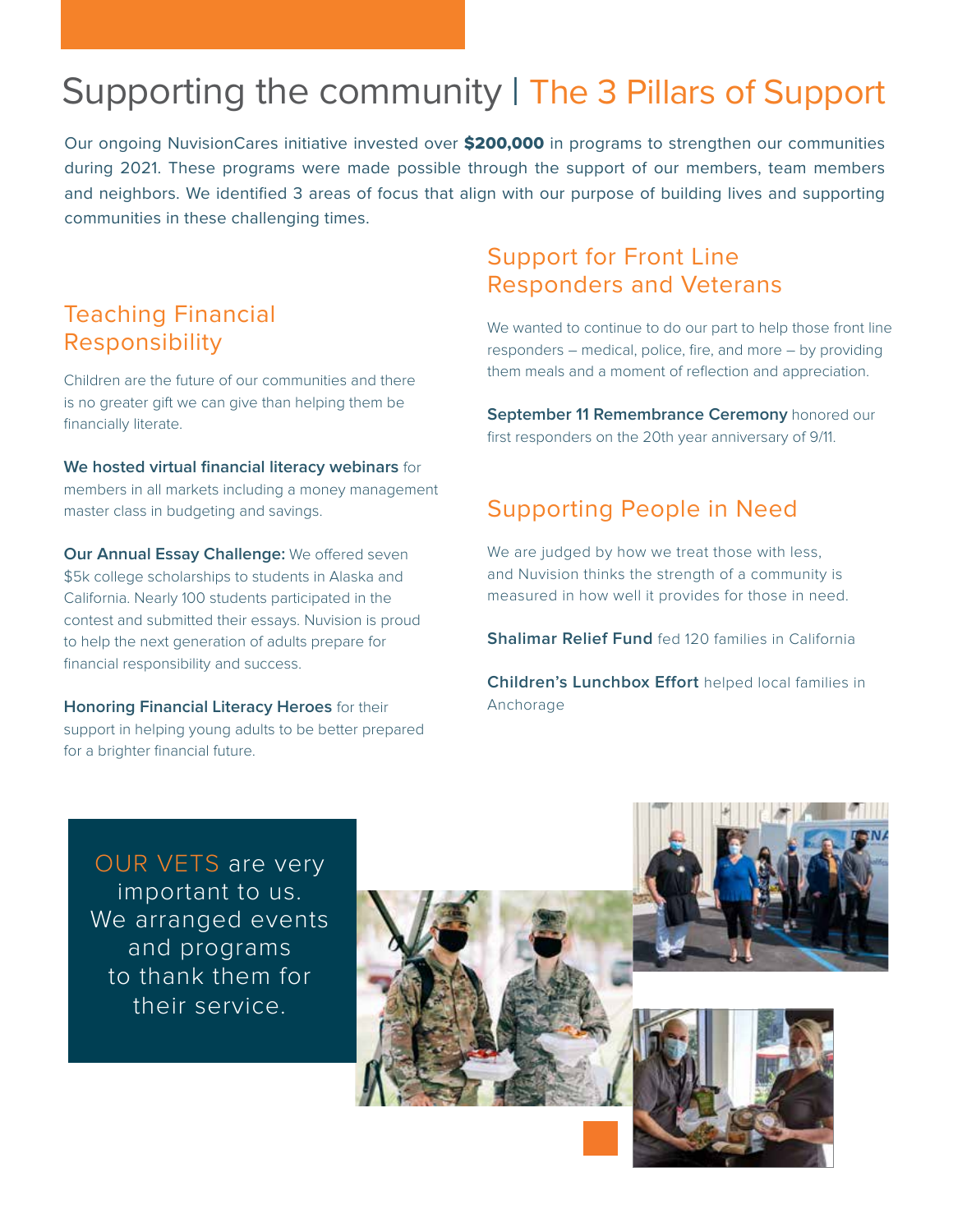













### Board of Directors

| Michael Donohue Chairman  |
|---------------------------|
| Ted Humphrey Vice-Chair   |
| Steve Vogeding  Treasurer |
| Bill Murray Secretary     |
| John CullumDirector       |
| Jon Dunham  Director      |
| Robert Geraci  Director   |
| Brian HickeyDirector      |
| Hiq LeeDirector           |
| Luchus MackDirector       |
| Jim MeyerDirector         |
| Sonja Strzoda  Director   |
| Matt WoodruffDirector     |

#### Supervisory **Committee**

Doug Haigh...................... *Chairman* Karen Sudyka Holly Williams

### Board Associate

Yuri N. Anastasi

### Director Emeritus

Jim Le Pere

#### Executive **Officers**

Roger Ballard Chief Executive Officer

Cathy Dominguez Chief Experience Officer

Brian Hershfield Chief Financial Officer

Lily Li Chief Credit Officer

Sanjay Mody Chief Enterprise Operations Officer

Tamara Ortega Chief People Officer





















**SUPERVISORY COMMITTEE** 







### BOARD **ASSOCIATE**





**DIRECTOR EMERITUS**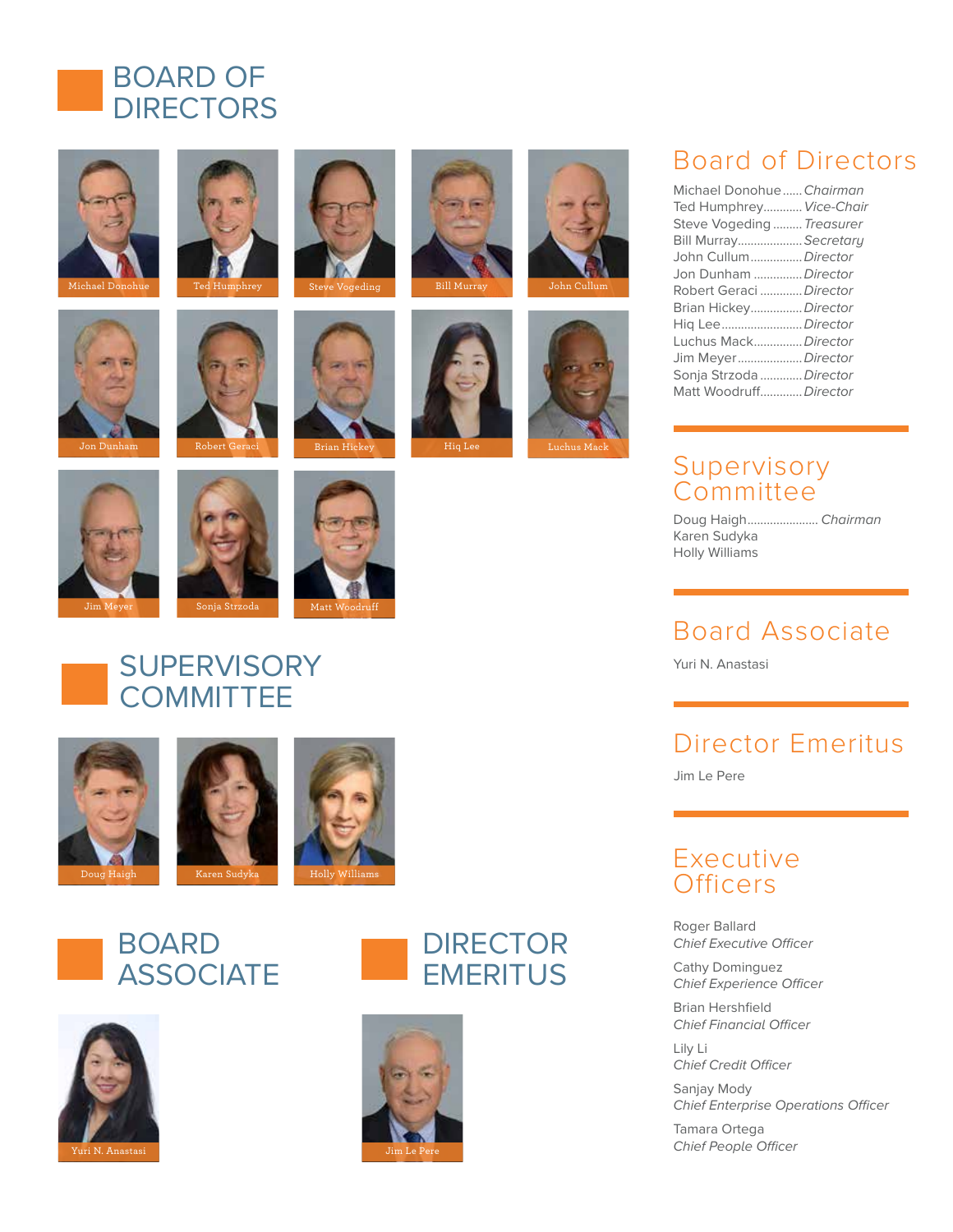# The Nuvision Family Thanks You...

The team members and executives at Nuvision Credit Union know you have choices when it comes to your finances, and we thank you for choosing us to help you build your lives. The past two years have been difficult, and no one can completely predict what lies ahead. It's more important than ever to have a trusted partner.

At Nuvision, we face 2022 and beyond with confidence. Our balance sheet is strong, our products are competitive, we continue to invest in the most advanced and user-friendly technology in the market. Soon, we will be offering payments via Zelle, to provide members a fast, safe and easy way to send and receive money. We are replacing our in store Wasilla branch with a new stand-alone retail location complete with drive through and interactive tellers and have similar plans for other locations in the Alaska market. We know that the most important thing a credit union offers over a bank is a human touch. As we move past the pandemic, we know that you will be looking to continue building your lives or begin building lives anew.

Nuvision Credit Union, its team members, executives, and board members, will be there for you every step of the way.